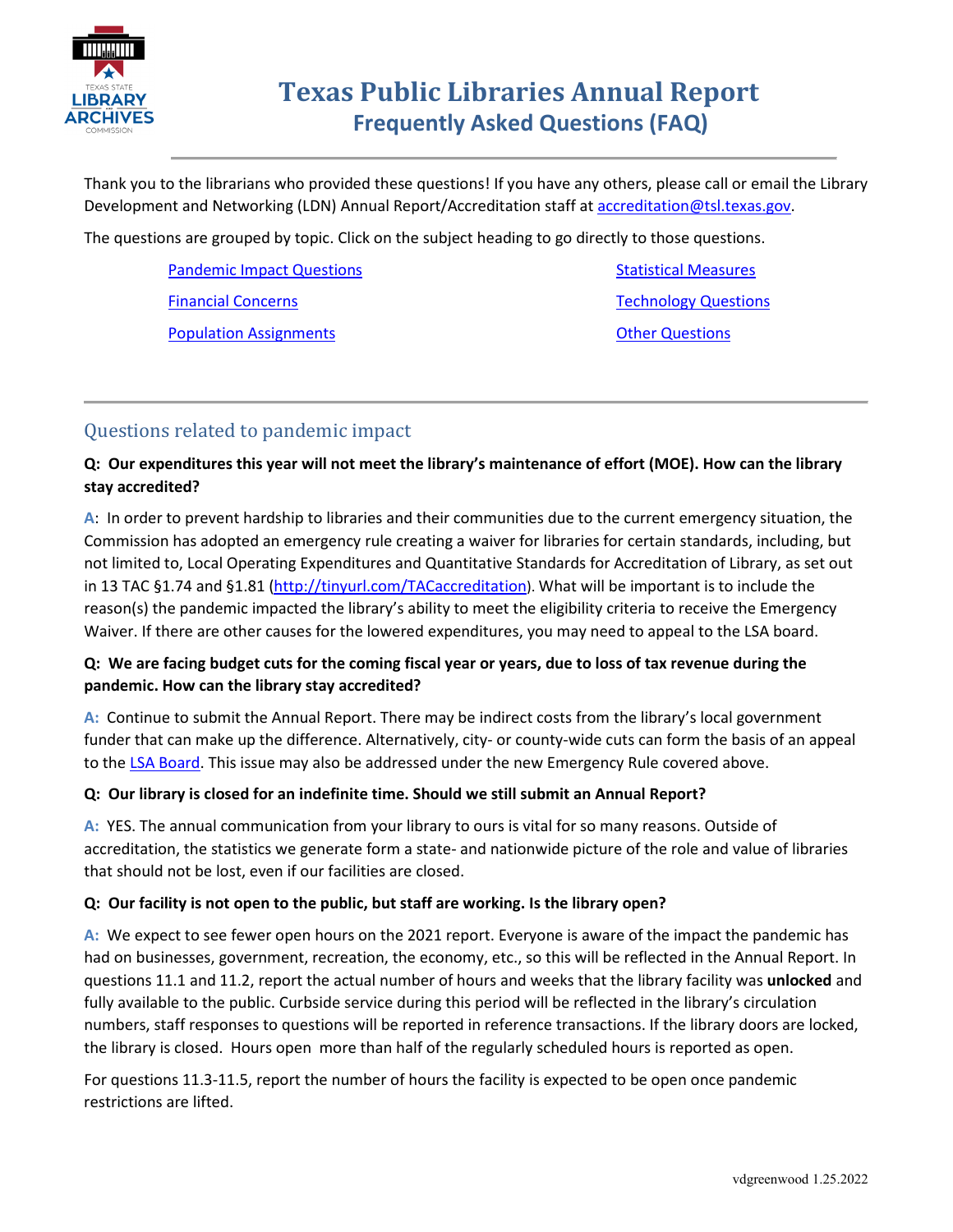

#### **Q: How do we count library visits?**

**A:** This is the number of persons *entering the facility* for any purpose during the year. Anyone who enters while the building is locked, for an appointment, for example, or to use the computer, should be included in this count as well. If a visitor only enters the lobby, as in voting or retrieving material, should not be included. Curbside or drive-through service is not counted in library visits.

#### **Q: All of our programs are now virtual. Will this be counted differently?**

**A:** Yes! Live programs, whether face-to-face or virtual, will be reported by target age group. Recorded programs are counted and views of at least one minute for a period of seven days are reported. More information on this is published on the Annual Report webpage, in the [2021 Programs and Program Attendance](https://www.tsl.texas.gov/sites/default/files/public/tslac/ld/ldn/accreditation/presentations/2021-Reporting-Programs-rv.pdf) (PDF) tip sheet.

## <span id="page-1-0"></span>Financial concerns

## **Q: What's the difference between library operating expenditures, and capital expenditures?**

A: Local accounting practice determines this. In general, however,

- Library **operating expenditures** are current and ongoing costs necessary to support library services. This includes staff expenditures, collection materials, supplies, programming costs, utilities, building maintenance, etc.
- **Capital expenditures** are one-time only or extraordinary expenditures. These are major capital expenditures such as the acquisition of or additions to fixed assets. This can include furnishings, equipment, initial book stock for new buildings, building additions or renovations, library automation systems, and new vehicles. Most governing authorities have capital thresholds that may help you determine how to classify expenditures. Be sure to check with city accounting or financial staff, county auditor, or board treasurer.

## **Q: What is the difference between question 4.2, Local Operating Expenditures and 4.3, Local Government Expenditures?**

A: The total operating expenditures for your library, calculated in question 3.11, may be funded from a variety of sources of revenue, which are reported in Section 5. Question 4.3 is potentially only a portion of 4.2.

- If the library's only source of funding is from a local government entity or entities (city, county, school or district), then the amounts in 4.2 and 4.3 would be the same.
- If the library has received any local grant revenue (local Dollar General), or any funds from fines, fees or donations, or funds from the Friends group, then those amounts would only be included in question 4.2 (local operating expenditures), and not in 4.3 (local government operating expenditures).
- Any funding from sources outside of the library's home county should not be included in Section 4.

## **Q: We have a new director, who started after the end of the reporting year. Who will be cited as the Director in this report? What salary amount should be used?**

A: We ask for current contact information in Section 1 of the report, so the current (new) director will be the name on the document and the signature page. The salary for that position, as of the end of the local fiscal (reporting) year, is the one that will be used in question 8.6.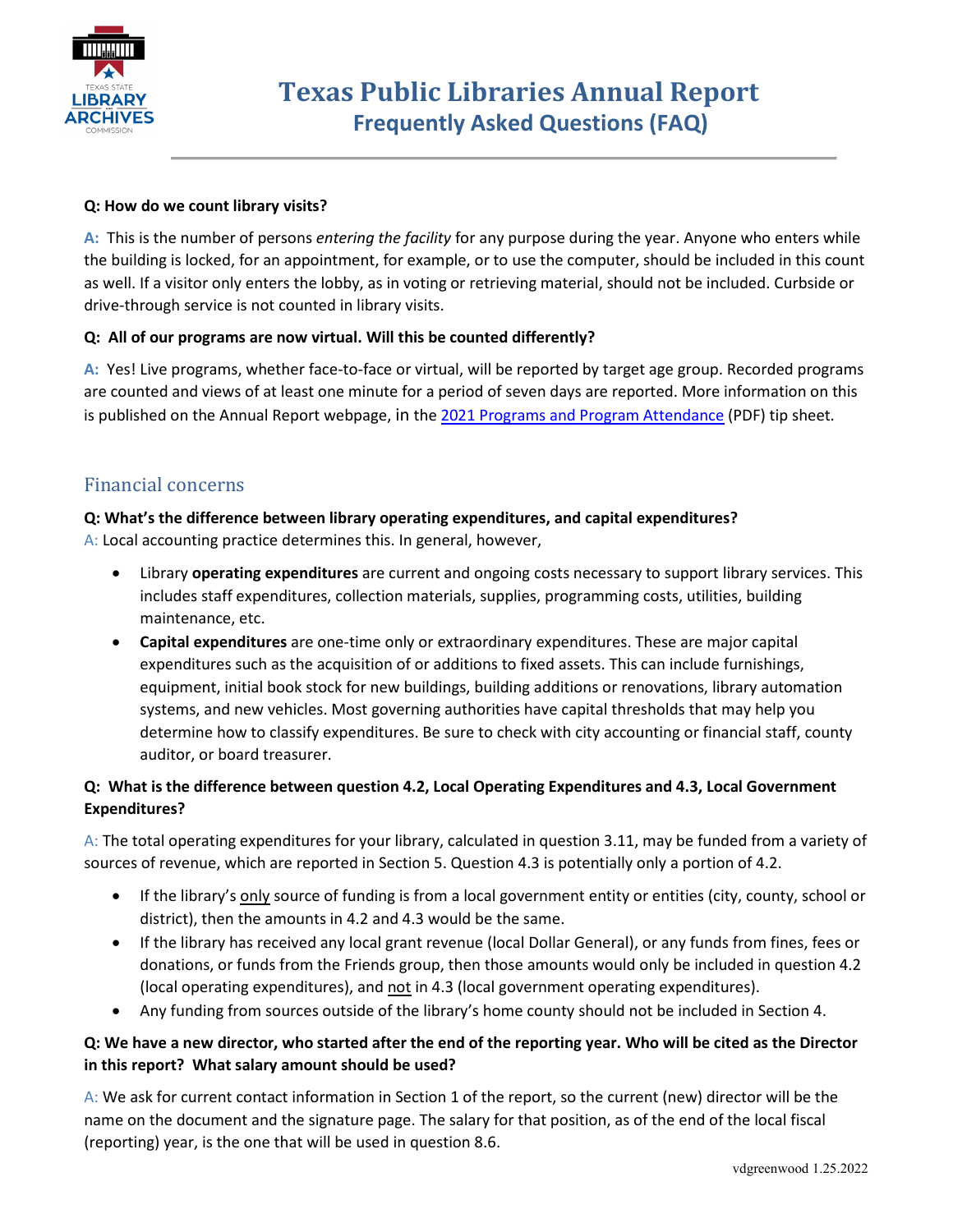

#### **Q: Where are ILL reimbursements reported? How about other grants from the State Library?**

**A:** The reimbursement funds for **ILL (interlibrary loan)**, and all funds from **competitive grant** programs (Impact, Cooperation, Special Projects, TexTreasures and Texas Reads) awarded through Texas State Library (TSLAC) come from federal funds. Only report what you received and spent during the library's local fiscal year. These are always considered to be non-local funds and should be subtracted out in Section 3 where appropriate and never included in Section 4.

If those funds are used for library operating expenditures (should always be true for ILL), report the funds in question 5.6, Federal Operating Revenue. If any of the funding is used for capital expenditures, report those funds in question 5.14, Federal Capital Revenue.

#### **Q: Where are E-rate funds reported?**

**A:** The E-rate reimbursements for telecommunications are NOT included in this report. This is a federal discount program which reimburses costs, not grant funds which are being given out. If you received funds from TSLAC's Libraries Connecting Texas (LCT), report those funds in question 5.5, state operating revenue, if used for operating costs and 5.13, state capital revenue, if used for capital expenditures.

#### **Q: If our Friends group paid for our summer programming, should that amount should be reported?**

**A:** No. Only the expenditures and revenues which come through the library's budget directly should be included in this report.

## **Q: Is there a benefit to having friends/donors pay directly for programs versus having them give the funds to the library to pay for programs?**

**A:** As to the pros and cons of paying out of a library budget, or out of the Friends' funds, this is a decision which must be made on a local level. Just keep in mind that only Friends' revenue paid directly to the library can be reported and the expenditures made from them by the library can count as local funding in Maintenance of Effort and the Per Capita Expenditure requirements. Resources on overall financial planning can be obtained by contacting our Library Consultants at Id@tsl.texas.gov.

## **Q: Our library, in partnership with a local museum, wrote a Tocker grant for digitization. Do we have to report the amount?**

**A:** If grant funds were received and expended by the library, those amounts should be included in the report.

## **Q: If grant funds were not paid to the library but were paid directly to the vendor, do we report that amount anywhere?**

**A:** No. If grant funds do not come through the library directly, they should not be included in this report.

## **Q: Our friends group maintains a separate bank account for our library and the funds are not deposited into a city account, so where are those funds reported?**

**A:** You will not include that funding or purchases made from that account in this report.

## **Q: Our library received nearly \$450 in free books from a book fair held at our library. Where would this be reported?**

**A:** It is not included in this report; only actual expenditures made by the library are included.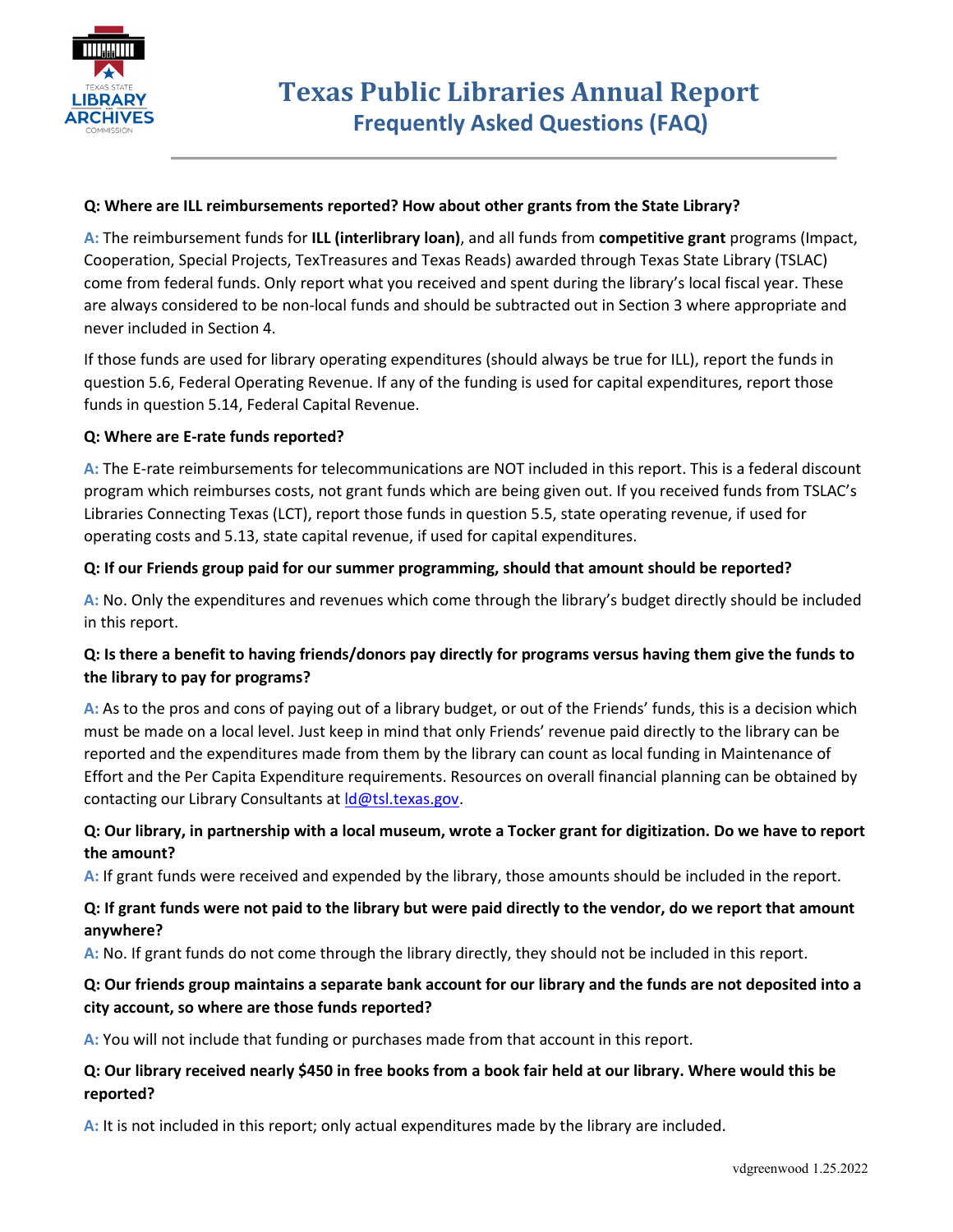

#### **Q: What is mean by "in-kind" contributions? Can those be reported?**

**A:** No, any in-kind contributions are not reported. This refers to services, goods or transactions provided without involving an exchange of funds. For the purposes of the Annual Report, we do not allow the reporting of the estimated value of in-kind services, because the financial sections are based on actual expenditures, not estimates. For example, the donation of books, furniture, or even someone's time, should not be represented financially in this report.

#### **Q: Where would gifts and memorials from individuals be reported?**

**A:** Cash donations, gifts, and memorials are reported in one of two questions, depending on how the funds are spent.

- If used to support operating costs of the library, they are reported in question 5.8, Other Local Sources of Operating Revenue.
- If used in a capital campaign, or for other capital acquisitions, they are reported in question 5.16, Other Local Sources of Capital Revenue.

## **Q: The library receives both fines and donations. However, we are only allowed to spend the donations line item. The fines go to the city's General Revenue Fund. Do we report both or just the one we can spend? What do we include in section 4.2?**

**A:** Only report those revenues that are allocated to the library – which the library is allowed or authorized to spend – in this report. If there are fines and fees that are collected, but used elsewhere in the city's or county's budget, then those funds do not need to be reported.

## <span id="page-3-0"></span>Population Assignments

## **Q: Where can we find the information about the library's population assignment and maintenance of effort (MOE)?**

A: There is a look-up tool, the **Population & MOE Planning Tool** [\(](https://www.tsl.texas.gov/sites/default/files/public/tslac/ld/ldn/accreditation/2019.MOE-WebTool.xlsx)xlsx), on the Annual Report webpage. Additionally, you can contact LDN staff for assistance in calculating and understanding the calculations behind the MOE or populations at **accreditation@tsl.texas.gov**.

#### **Q: Why is my population assignment so large when my community and library are so small?**

**A:** Population assignment is based on a formula outlined in the administrative rules [\(http://tinyurl.com/PopSrvd\)](http://tinyurl.com/PopSrvd), and is based on the source, or sources, of local government funding.

- If the library accepts any amount of funding from another city, county or school district, the library will be assigned at least a portion of that population.
- Any library that accepts county funding must serve anyone in that county, even if the library is not assigned the entire county's population.
- Multiple libraries in a county that receive county funding will be assigned a proportional amount of the county's population.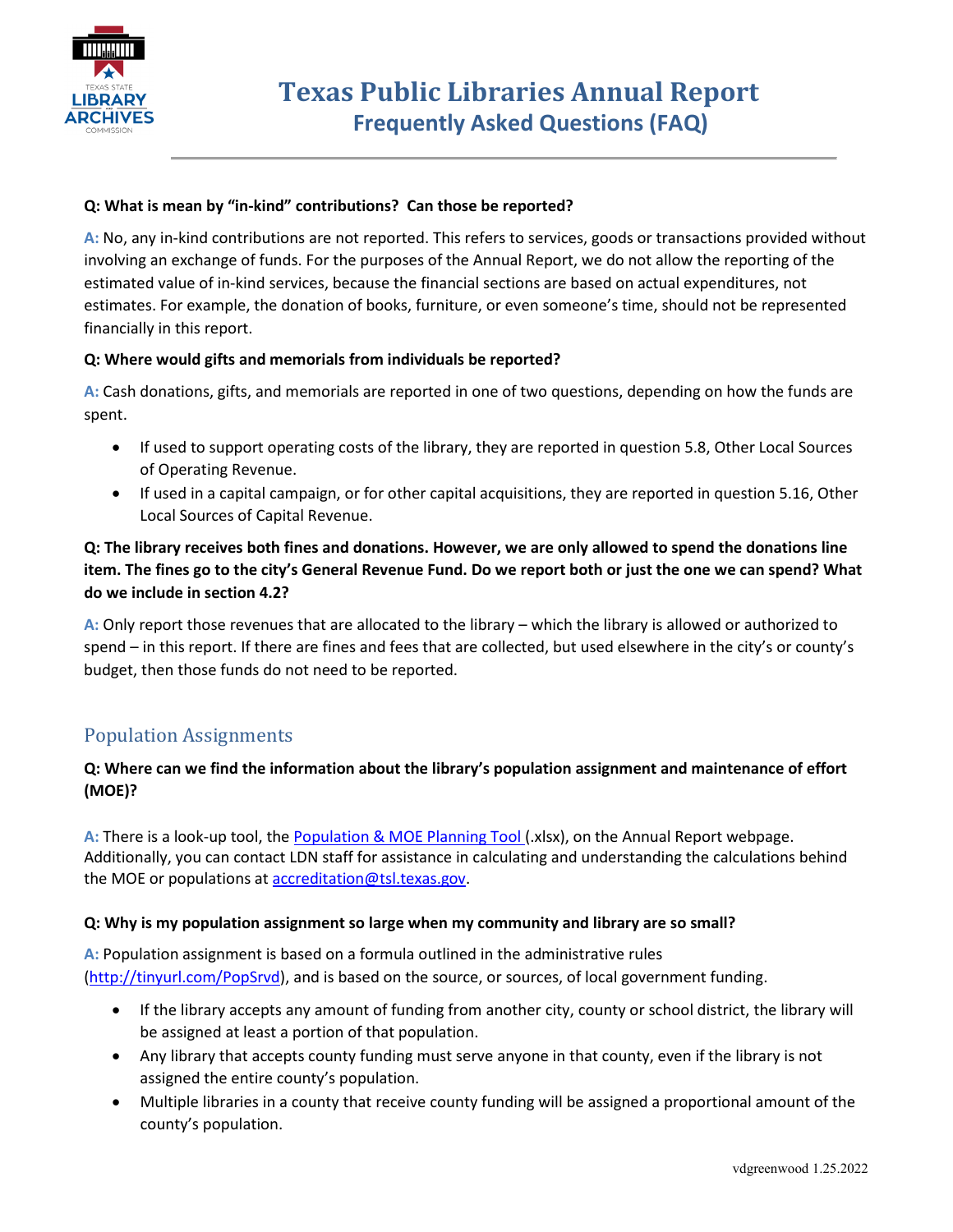

*We advise libraries to be extremely cautious in accepting funding from other cities or from their county. Please contact us directly if you are considering acceptance of those funds, and we will assist you in determining the accreditation issues that may arise.* 

## **Q: I've heard of County Librarian Certification? What is that?**

**A:** The Texas State Library no longer has a County Librarian certification program – that authority was removed with Sunset legislation in 2007.

A library is only required to have "Professional Librarians" as defined in [RULE §1.84,](http://texreg.sos.state.tx.us/public/readtac$ext.TacPage?sl=R&app=9&p_dir=&p_rloc=&p_tloc=&p_ploc=&pg=1&p_tac=&ti=13&pt=1&ch=1&rl=84) on staff when its assigned population is 25,001 or higher. This does not have to be the director who holds the MLS; it can be a staff person who fulfills the required number of hours, based on the library's assigned population.

## **Q: If our city population is about. 6,000 and the county we serve is close to 40,000; should we have an MLS Director?**

**A:** The need for a Professional Librarian on staff, to maintain accreditation, is determined by the population that is assigned by the staff at the State Library, according to RULE  $\S$ 1.71. This is formulaic, and is determined by sources of local government revenue, as reported to us on this annual survey. It is not determined by geographic boundaries or designations.

## <span id="page-4-0"></span>Statistical measures

## **Q: How do you count a visitor that comes in twice in a day?**

**A:** Library visits, or the gate count, should be recorded any time anyone comes into the library, for any purpose. This includes staff (again, one way), and visitors who may leave and come in again. If someone comes in twice, that counts as two visits.

## **Q: Are voters counted when the library is a designated election place?**

**A:** If the library serves as a polling place, AND the voters come into the library to vote, rather than a hallway or meeting room adjacent to the library door, then those voters will be counted in Library Visits. The voting does not count as a program, as it is not sponsored nor presented by the library.

## **Q: How should we count a tax assistance program?**

**A:** Again, if this is conducted inside the library, then those using this service are counted in Library Visits. This will not be included in Library Programs, nor should these visitors be counted in Program Attendance, since this is a one-to-one service.

## **Q: What do you mean by Circulation: digital?**

**A:** Any circulation of downloadable materials. Electronic (digital, downloadable) materials are materials that are distributed digitally and can be accessed via a computer, the Internet, or a portable device such as an e-book reader. Types of electronic materials include e-books and *downloadable* electronic video and audio files. This count should not include any CD or DVD check-outs.

## **Q: Do we count all the eBooks in our consortium or only the eBooks that we buy?**

**A:** Count all eBooks to which your patrons have access, whether selected by the consortium, or the library, not just what is purchased or selected by the library.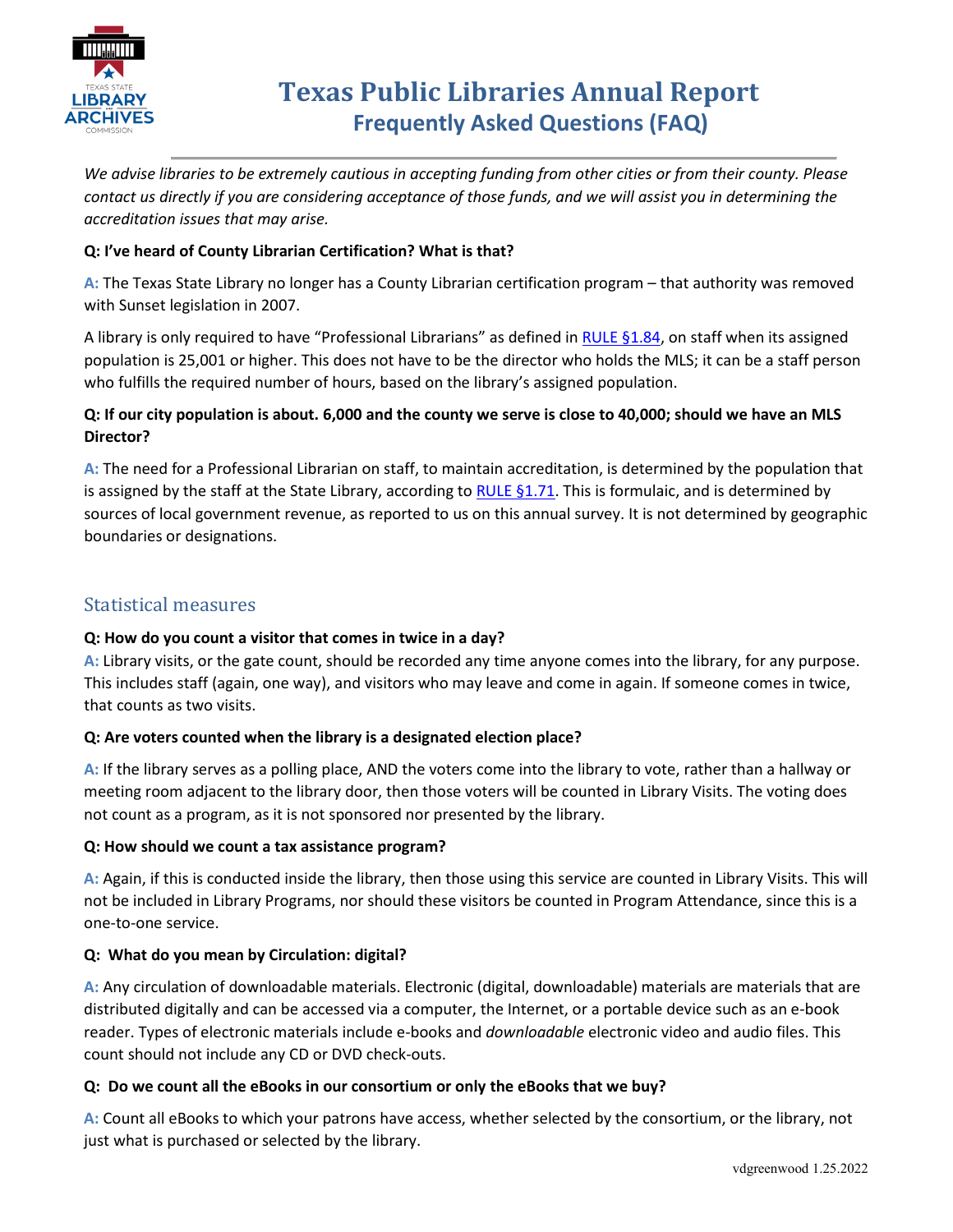

#### **Q: We use OverDrive for our eBooks. How would we count those eBooks?**

**A:** OverDrive should be able to provide a report to your library regarding the number of titles available to your patrons. Contact OverDrive directly, or your local coordinator or representative, if the library is part of a consortium. Report all the eBook titles to which your patrons have access. Count only the circulation for your patrons.

#### **Q: If you have a book on CD that is formatted to be downloaded to an MP3 player, how is that counted?**

**A:** That would be reported in question 6.4 (audio materials – physical materials – items).

#### **Q: Can we get a copy of our TexShare database usage?**

**A:** Yes. You can request the library's usage directly from database vendors. Instructions are on this page: [https://www.tsl.texas.gov/texshare/statsvend.html.](https://www.tsl.texas.gov/texshare/statsvend.html) Staff at TSLAC may be able to look it up. Email [texshare@tsl.texas.gov.](mailto:texshare@tsl.texas.gov)

#### **Q: Where do we report programs targeting families?**

**A:** Beginning with the 2021 Annual Report, there is a program category of "General Interest." If you have a program which has no specific target age range, such as a family program, it would be reported in this question.

#### **Q: How are "passive" or self-directed programs reported? "Take-and-make" craft kits? Story walks?**

**A:** This type of programming is not included in the Annual Report. We encourage libraries to track and monitor the information for presentation to local stakeholders – especially if a local business financially supported some or all the supplies. However, there are so many different types of programs and services in the library that we could not possibly begin to list them all. This report is more of a snapshot than a comprehensive analysis.

#### **Q: Why do reporting requirements always change at the end of the reporting year, rather than the beginning?**

**A:** The background: We submit a great deal of information to a federal report, through the Institute of Museum and Library Services (IMLS). They are a major funder of the state library and have maintained a database of library statistics for over thirty years. The Annual Report contains all the questions that are sent to the IMLS report, as well as about a dozen questions that are used to determine library accreditation.

The process: Changes to the data elements are considered every year by a couple of national groups: the State Data Coordinators (SDC), of whom I am one of fifty-plus; and the Library Statistics Working Group, which is made up of representatives of the Chief Officers of State Library Agencies (COSLA), some from IMLS, and some from the SDC group. The elements undergo a great deal of vetting, re-write, and discussion before being adopted or removed. This takes approximately four years from start to IMLS reporting.

The timing: Because the Annual Report that you complete is always done after the fact, and I do not know what will be on that report form prior to December of any year, I can never tell you in advance of your local fiscal year what the questions will be. I communicate the changes as soon as I hear of them, and it will ALWAYS be after your local year has ended, and typically in the middle of the next reporting year.

The good news is that the first year that the questions appear on the report, they are not reviewed as closely as they will be on prior years. This is kind of a "draft" run (2021). For the subsequent years,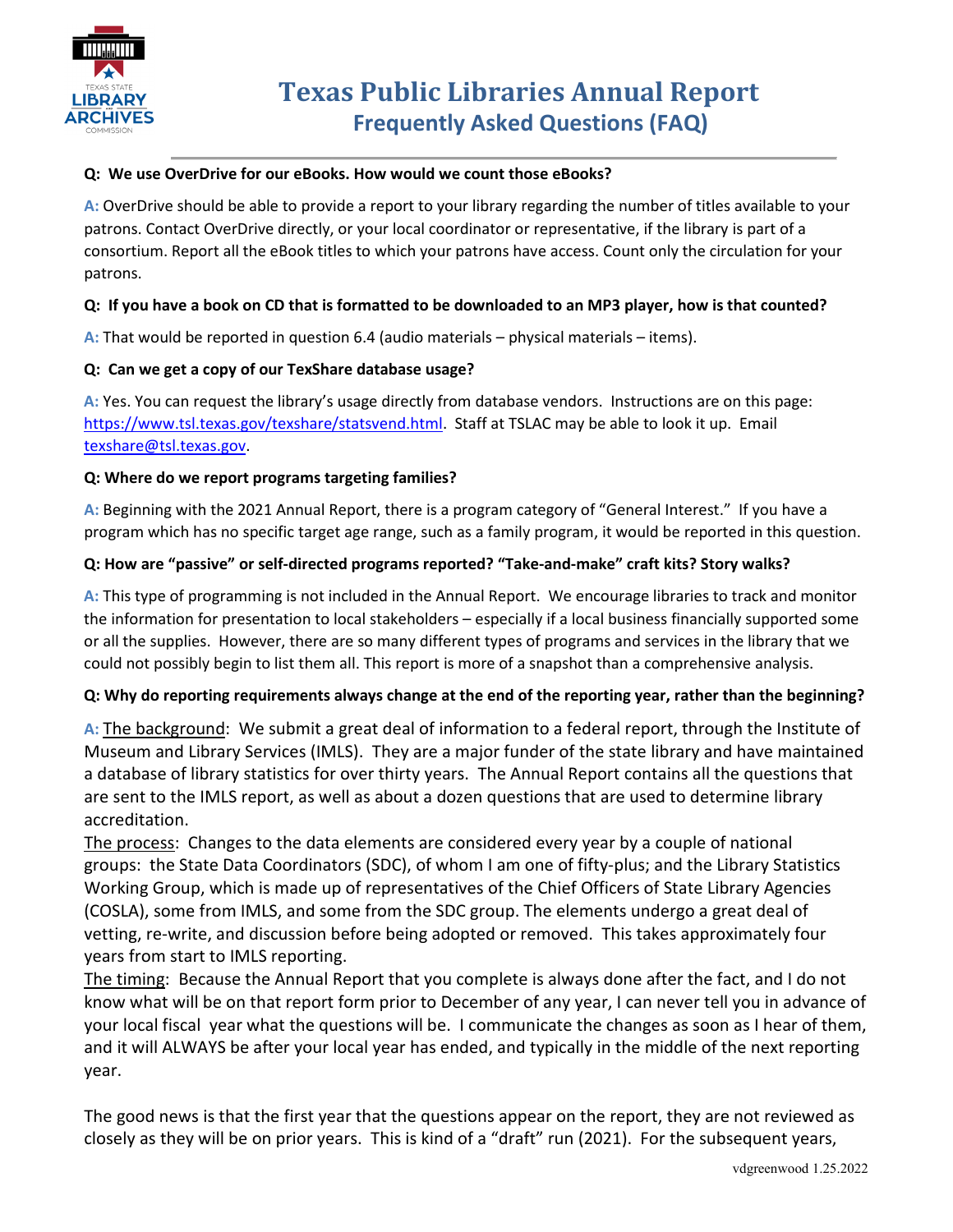

you should start to implement any report changes, and by the following report, it will be a matter of course.

## <span id="page-6-0"></span>Technology questions

#### **Q: We now leave our Wi-Fi on 24 hour and have expanded its range. How do we report this?**

**A:** Wi-Fi sessions must be tracked using software on the library's router. More information on how to do this can be found in this FAQ: [Reporting Wi-Fi Usage.](https://www.tsl.texas.gov/sites/default/files/public/tslac/ld/ldn/accreditation/annualreport/FAQ-WiFi%20Sessions.pdf)

#### **Q: Do we report our Wi-Fi logins and if so where do we get that info?**

**A:** Question 10.4 for the total number of sessions, if available. This information is generally collected by specialized software on the library's router (part of the computer network). For more information, contact your local IT support. Suggestions and clarification are found on th[e Reporting WiFi Usage](https://www.tsl.texas.gov/sites/default/files/public/tslac/ld/ldn/accreditation/annualreport/FAQ-WiFi%20Sessions.pdf) (PDF) Tip Sheet.

#### **Q: What equipment can be included in the library's Public Internet Computer (10.2) count?**

**A:** Personal computers (PCs), laptops, tablets, Chromebooks, whether purchased, leased, or donated.

## <span id="page-6-1"></span>Other questions

#### **Q: How long is the period for the long-range plan? Who needs to review this document?**

**A:** [RULE §1.83\(6\):](http://texreg.sos.state.tx.us/public/readtac$ext.TacPage?sl=R&app=9&p_dir=&p_rloc=&p_tloc=&p_ploc=&pg=1&p_tac=&ti=13&pt=1&ch=1&rl=83) The library must have a long-range plan that is approved by its governing board. This plan must be reviewed and updated at least every five years and must include both a collection development element and a technology element. The time period and any other elements the plan contains are locally determined.

The long-range plan should be reviewed and approved by the library's governing board/entity.

For more information and additional resources, see the Planning Resources webpage, [https://www.tsl.texas.gov/ldn/workshops/slm/longrangeplanning.](https://www.tsl.texas.gov/ldn/workshops/slm/longrangeplanning)

#### **Q: Will the City Manager's approval count in place of approval by City Council?**

**A:** The Application for Accreditation will need to be signed by someone with contract authority, either Mayor or City Manager for a city – not the City Secretary. Whether the application must go to Council for approval is determined locally. The long-range plan needs to be approved by the governing board, whether that is a city council, commissioner's court, or an advisory board.

#### **Q: What does the website have to have to be considered a website?**

**A:** [RULE §1.83\(1\):](http://texreg.sos.state.tx.us/public/readtac$ext.TacPage?sl=R&app=9&p_dir=&p_rloc=&p_tloc=&p_ploc=&pg=1&p_tac=&ti=13&pt=1&ch=1&rl=83) The library must have a website and a telephone with a published number. There are no details provided with this; however, the Accreditation Task Force that recommended this change agreed that no social media sites (Facebook, Twitter page, etc.) would be acceptable as a library website. If you need more information about best practices for an organization website, contact Henry Stokes, our Library Technology Consultant, at [hstokes@tsl.texas.gov.](mailto:hstokes@tsl.texas.gov)